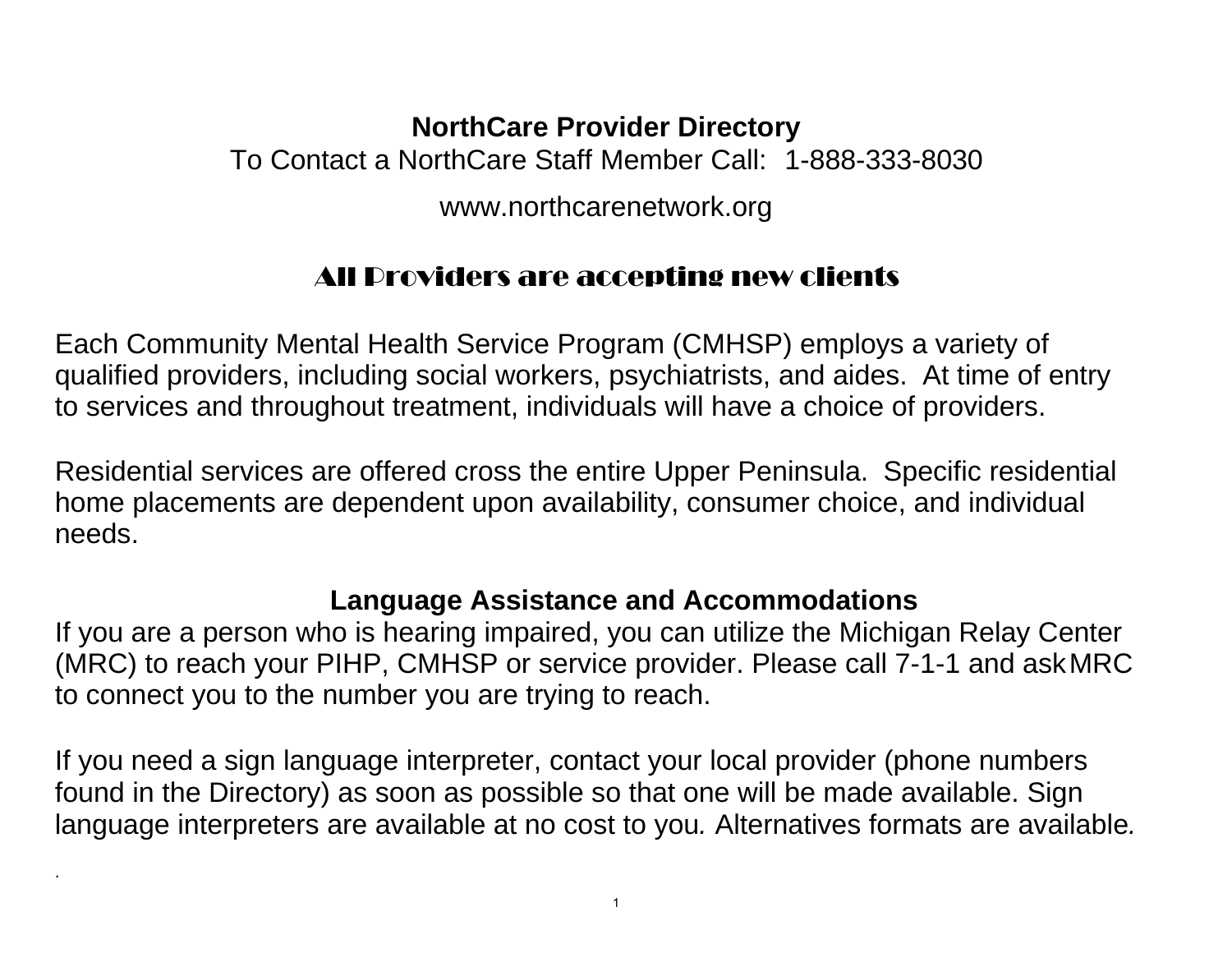ATTENTION: If you speak English, language assistance services, free of charge, are available to you. Call 1-888-333-8030 (TTY: 711).

ATENCIÓN: si habla español, tiene a su disposición servicios gratuitos de asistencia lingüística. Llame al 1-888-333-8030 (TTY: 711).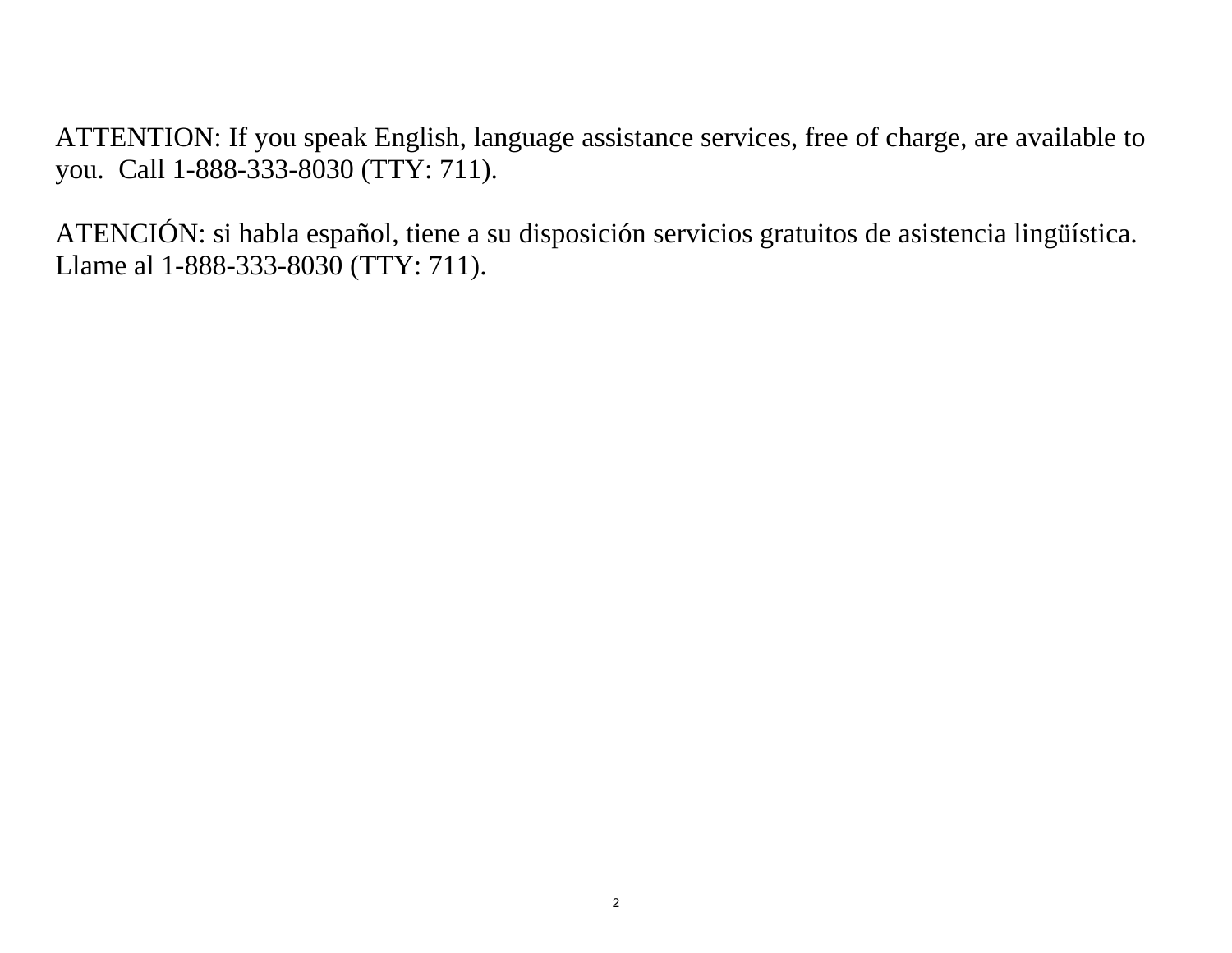OBAVJEŠTENJE: Ako govorite srpsko-hrvatski, usluge jezičke pomoći dostupne su vam besplatno. Nazovite 1-888-333-8030 (TTY- Telefon za osobe sa oštećenim govorom ili sluhom: 711).

PAUNAWA: Kung nagsasalita ka ng Tagalog, maaari kang gumamit ng mga serbisyo ng tulong sa wika nang walang bayad. Tumawag sa 1-888-333-8030 (TTY: 711)

ملحوظة: إذا كنت تتحدث اذكر اللغة، فإن خدمات المساعدة اللغویة تتوافر لك بالمجان. اتصل برقم 1-8030-333-888 )رقم ھاتف الصم والبكم: .( 711

注意:如果您使用繁體中文,您可以免費獲得語言援助服務。請致電 1-888-333-8030  $(TTY:711)$ 

$$
\begin{array}{ccccc}\n\begin{array}{ccc}\n\frac{1}{2} & \frac{1}{2} & \frac{1}{2} & \frac{1}{2} & \frac{1}{2} & \frac{1}{2} & \frac{1}{2} & \frac{1}{2} & \frac{1}{2} \\
\frac{1}{2} & \frac{1}{2} & \frac{1}{2} & \frac{1}{2} & \frac{1}{2} & \frac{1}{2} & \frac{1}{2} \\
\frac{1}{2} & \frac{1}{2} & \frac{1}{2} & \frac{1}{2} & \frac{1}{2} & \frac{1}{2} & \frac{1}{2} \\
\frac{1}{2} & \frac{1}{2} & \frac{1}{2} & \frac{1}{2} & \frac{1}{2} & \frac{1}{2} & \frac{1}{2} \\
\frac{1}{2} & \frac{1}{2} & \frac{1}{2} & \frac{1}{2} & \frac{1}{2} & \frac{1}{2} & \frac{1}{2} & \frac{1}{2} \\
\frac{1}{2} & \frac{1}{2} & \frac{1}{2} & \frac{1}{2} & \frac{1}{2} & \frac{1}{2} & \frac{1}{2} & \frac{1}{2} & \frac{1}{2} & \frac{1}{2} \\
\frac{1}{2} & \frac{1}{2} & \frac{1}{2} & \frac{1}{2} & \frac{1}{2} & \frac{1}{2} & \frac{1}{2} & \frac{1}{2} & \frac{1}{2} & \frac{1}{2} & \frac{1}{2} \\
\frac{1}{2} & \frac{1}{2} & \frac{1}{2} & \frac{1}{2} & \frac{1}{2} & \frac{1}{2} & \frac{1}{2} & \frac{1}{2} & \frac{1}{2} & \frac{1}{2} & \frac{1}{2} & \frac{1}{2} & \frac{1}{2} & \frac{1}{2} & \frac{1}{2} & \frac{1}{2} & \frac{1}{2} & \frac{1}{2} & \frac{1}{2} \\
\frac{1}{2} & \frac{1}{2} & \frac{1}{2} & \frac{1}{2} & \frac{1}{2} & \frac{1}{2} & \frac{1}{2} & \frac{1}{2} & \frac{1}{2} & \frac{1}{2} & \frac{1}{2} & \frac{1}{2} & \frac{1}{2} & \frac{1}{2} & \frac{1}{2}
$$

CHÚ Ý: Nếu bạn nói Tiếng Việt, có các dịch vụ hỗ trợ ngôn ngữ miễn phí dành cho bạn. Gọi số 1- 888-333-8030 (TTY: 711).

KUJDES: Nëse flitni shqip, për ju ka në dispozicion shërbime të asistencës gjuhësore, pa pagesë. Telefononi në 1-888-333-8030 (TTY: 711).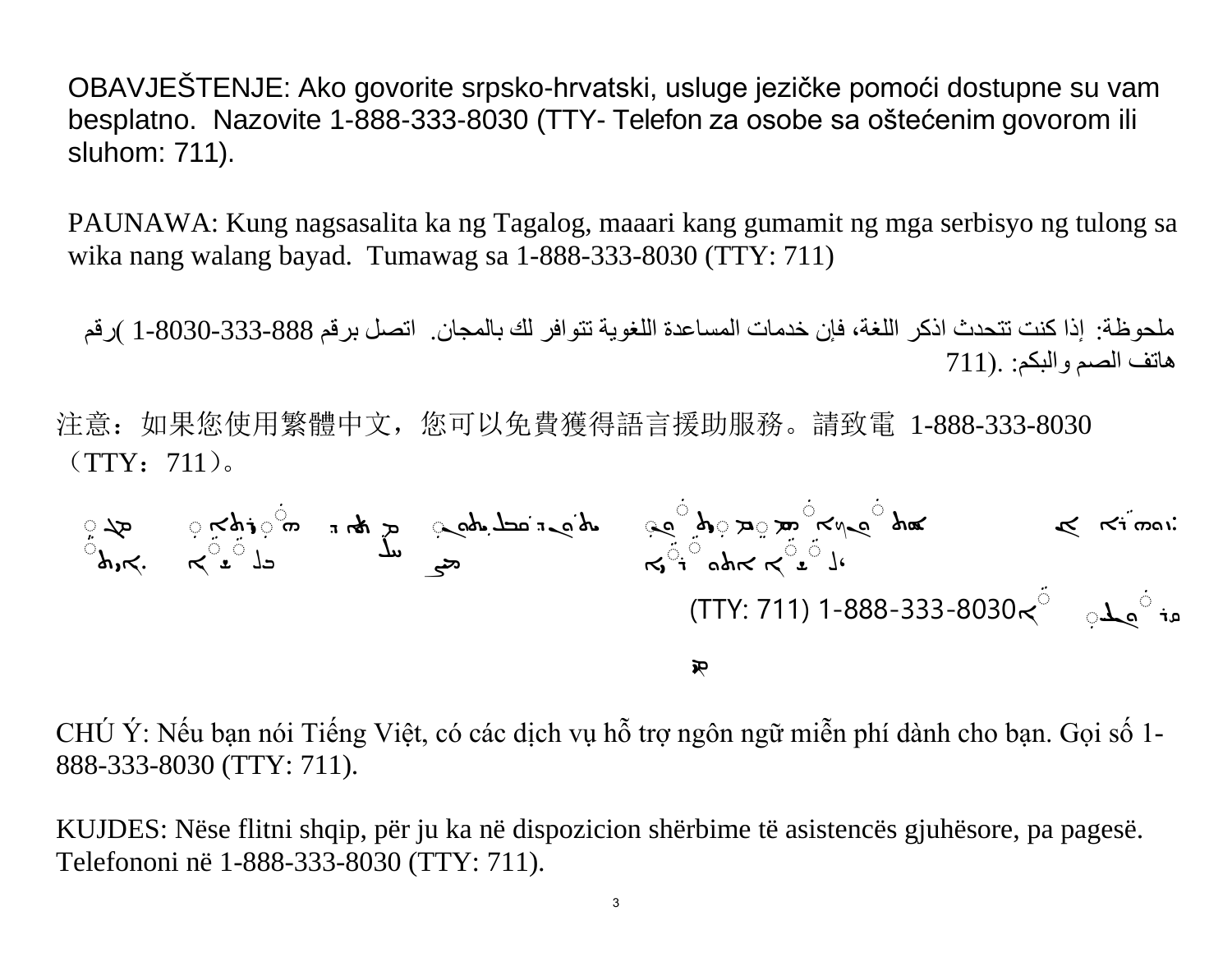주의: 한국어를 사용하시는 경우, 언어 지원 서비스를 무료로 이용하실 수 있습니다. 1-888-333-8030 (TTY: 711) 번으로 전화해 주십시오.

ল��ক�ন্ঃ যতিদ আপতিন বতাঁ্ংলতা, কথতা বলতেত পাতেরন, ত**াহ**েল নিঃখরচায়ভাষা সহায়তাপিরেষবা উপল� অোছ। েফান <sup>ক</sup>�<sup>ন</sup> <sup>১</sup>-888-333-8030 (TTY: <sup>711</sup>)।

UWAGA: Jeżeli mówisz po polsku, możesz skorzystać z bezpłatnej pomocy językowej. Zadzwoń pod numer 1-888-333-8030 (TTY: 711).

ACHTUNG: Wenn Sie Deutsch sprechen, stehen Ihnen kostenlos sprachliche Hilfsdienstleistungen zur Verfügung. Rufnummer: 1-888-333-8030 (TTY: 711).

ATTENZIONE: In caso la lingua parlata sia l'italiano, sono disponibili servizi di assistenza linguistica gratuiti. Chiamare il numero 1-888-333-8030 (TTY: 711).

注意事項:日本語を話される場合、無料の言語支援をご利用いただけます。1-888-333- 8030(TTY:711)まで、お電話にてご連絡ください。

ВНИМАНИЕ: Если вы говорите на русском языке, то вам доступны бесплатные услуги перевода. Звоните 1-888-333-8030 (телетайп: 711).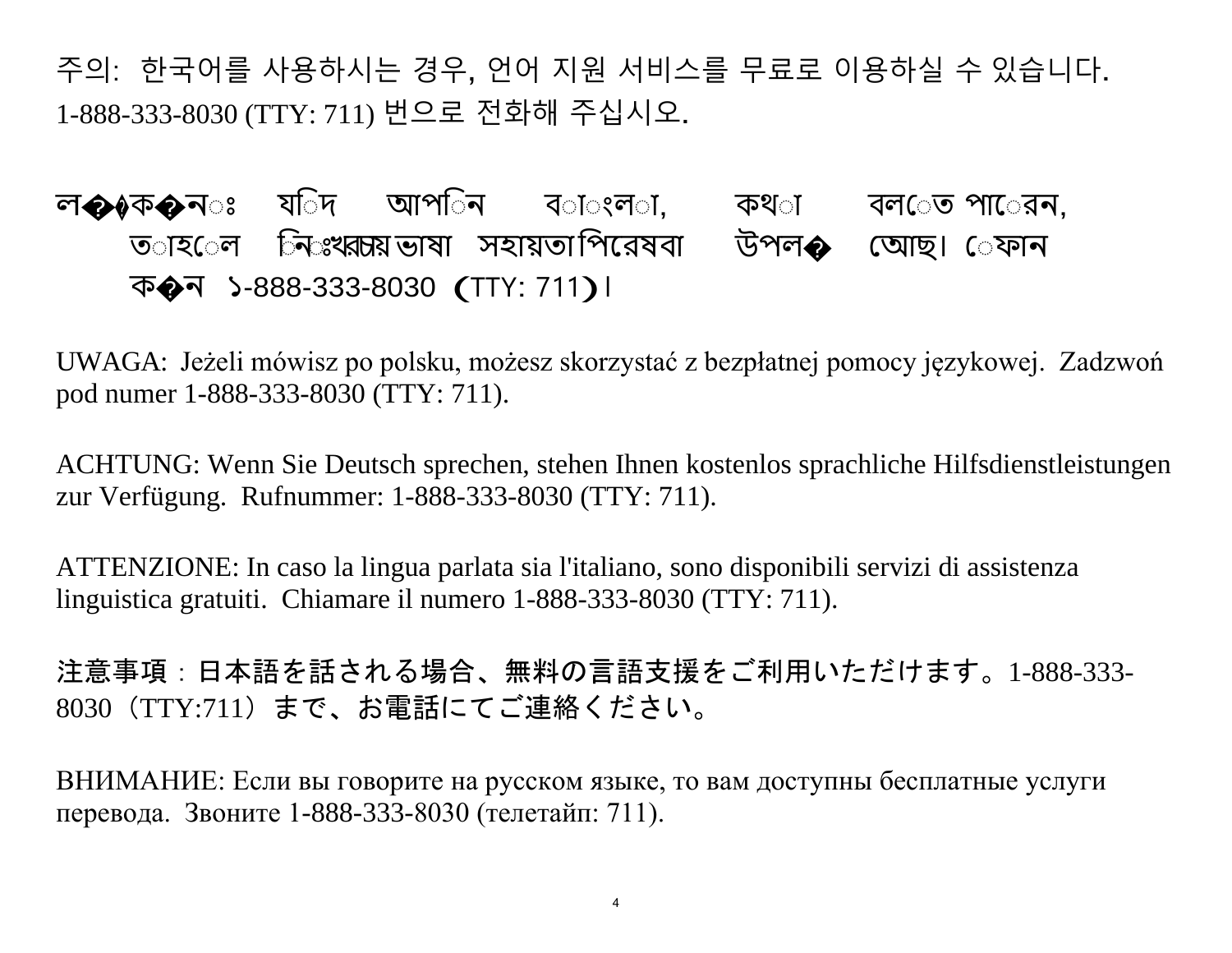| <b>Copper Country Community Mental Health Provider Directory</b><br>Updated 3/18/2022 9:41:23 AM |                                                                                                                 |                                                                                                                                                                                                                                                                                                                                                                                                                                                                                                                                                                                                                                                                                                                                                                                                                                                                                                                                                                                                                                                                                                                                                                                                                                                                                                                                                                                                                                                                                                                                                                                                                                                                                                                                                                                                                                                             |                                                                                                                                                                                                                                                        |                                   |                                                   |                                      |
|--------------------------------------------------------------------------------------------------|-----------------------------------------------------------------------------------------------------------------|-------------------------------------------------------------------------------------------------------------------------------------------------------------------------------------------------------------------------------------------------------------------------------------------------------------------------------------------------------------------------------------------------------------------------------------------------------------------------------------------------------------------------------------------------------------------------------------------------------------------------------------------------------------------------------------------------------------------------------------------------------------------------------------------------------------------------------------------------------------------------------------------------------------------------------------------------------------------------------------------------------------------------------------------------------------------------------------------------------------------------------------------------------------------------------------------------------------------------------------------------------------------------------------------------------------------------------------------------------------------------------------------------------------------------------------------------------------------------------------------------------------------------------------------------------------------------------------------------------------------------------------------------------------------------------------------------------------------------------------------------------------------------------------------------------------------------------------------------------------|--------------------------------------------------------------------------------------------------------------------------------------------------------------------------------------------------------------------------------------------------------|-----------------------------------|---------------------------------------------------|--------------------------------------|
| <b>Affiliate</b>                                                                                 | <b>Provider Name</b>                                                                                            | <b>Information</b>                                                                                                                                                                                                                                                                                                                                                                                                                                                                                                                                                                                                                                                                                                                                                                                                                                                                                                                                                                                                                                                                                                                                                                                                                                                                                                                                                                                                                                                                                                                                                                                                                                                                                                                                                                                                                                          | <b>Accommodations</b>                                                                                                                                                                                                                                  | <b>Languages</b><br><b>Spoken</b> | <b>Cultural</b><br><b>Competenc</b><br>y Training | <b>Specialty</b><br><b>Known For</b> |
| <b>Copper</b><br><b>Country</b><br><b>CMH</b>                                                    | <b>Copper Country</b><br>CMH - Baraga<br><b>County</b><br>Community<br><b>Mental Health</b><br>Service Provider | 15644 Skanee Road<br>Lanse, MI 49946<br>Phone: 906-524-5885<br>Website: http://www.cccmh.org/<br>This provider's facility is ADA Compliant<br>This provider is located on a public transit route.<br>Provider is accepting new enrollees.<br><b>Services Available:</b><br>Certification exam, Cognitive Skills Development,<br>community living support service(s), community living<br>supports, eligibility screening service(s), family psycho-<br>education skill training service(s), family psycho-education-<br>group training service(s), family psychoeducation-joining<br>service(s), family skill training service(s), family therapy<br>(without consumer), family therapy(with consumer), group<br>therapy, HSW prevocational support service(s), infant<br>mental health service(s), Interactive Complexity Add on<br>Code, medication injection service(s), medication training<br>and support service(s), Mental Health Assessment, mental<br>health assessment service(s), mental health therapy,<br>multi-family group therapy, nursing assessment service(s),<br>Occupational Therapy Evaluation, Occupational Therapy<br>Re-Evaluation, occupational/physical therapy<br>occupational/physical therapy service<br>occupational/physical therapy service(s), Out-of-Home<br>Non-Vocational Habilitation (UN, UP, UQ, UR, US), parent<br>education prevention service(s), peer specialist service(s),<br>personal care service(s), physician evaluation services,<br>Psychiatric Diagnostic Evaluation (with medical services),<br>Psychiatric Evaluation, Psychotherapy 30 minute add on,<br>RN service(s), skill building services, Substance Abuse<br>Assessment, targeted case management, targeted case<br>management service(s), treatment plan monitoring service<br>$(s)$ , treatment planning service(s), wraparound service(s) | <b>Automatic</b><br>doors/doorbell, Elevator<br>or no steps, Grab Bars<br>in rest rooms, Handicap<br>accessible office<br>building, Handicap<br>accessible offices,<br><b>Handicap accessible</b><br>rest rooms, Interpreters<br>available, Wheelchair | <b>ENGLISH</b>                    | Yes                                               |                                      |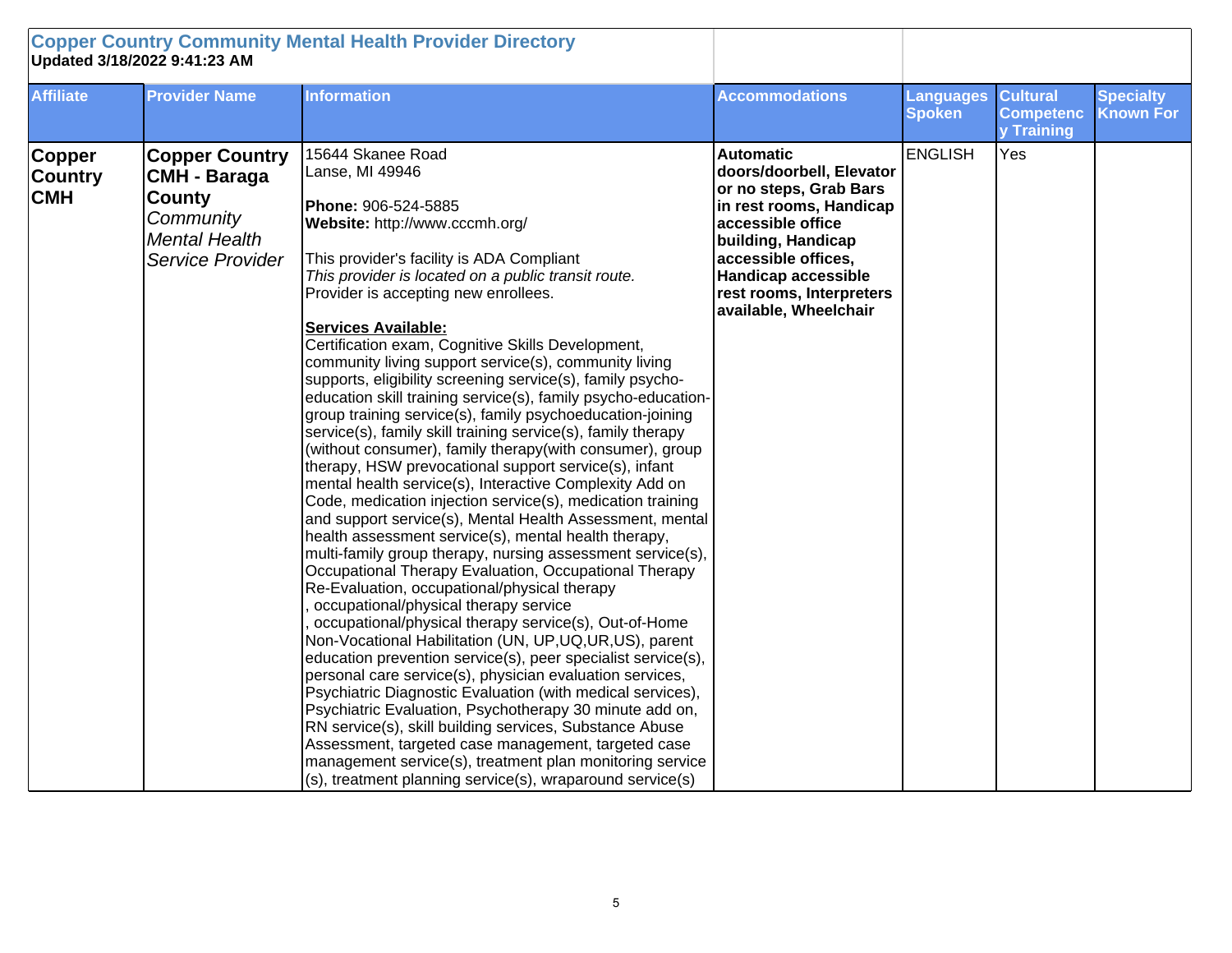| Copper<br><b>Country</b><br><b>CMH</b> | <b>Copper Country</b><br>CMH-<br>Ontonagon<br><b>County</b><br>Community<br><b>Mental Health</b><br>Service Provider | 515 Quartz Street<br>Ontonagon, MI 49953<br>Phone: 906-884-4804<br>Website: http://www.cccmh.org/<br>This provider's facility is ADA Compliant<br>This provider is located on a public transit route.<br>Provider is accepting new enrollees.<br><b>Services Available:</b><br>Certification exam, Cognitive Skills Development,<br>community living supports, eligibility screening service(s),<br>family psycho-education skill training service(s), family<br>psycho-education-group training service(s), family<br>psychoeducation-joining service(s), family skill training<br>service(s), family therapy (without consumer), family<br>therapy(with consumer), group therapy, HSW<br>prevocational support service(s), infant mental health<br>service(s), Interactive Complexity Add on Code,<br>medication injection service(s), medication training and<br>support service(s), Mental Health Assessment, mental<br>health assessment service(s), mental health therapy,<br>multi-family group therapy, nursing assessment service(s),<br>Occupational Therapy Evaluation, Occupational Therapy<br>Re-Evaluation, occupational/physical therapy<br>occupational/physical therapy service<br>occupational/physical therapy service(s), Out-of-Home<br>Non-Vocational Habilitation (UN, UP, UQ, UR, US), parent<br>education prevention service(s), peer specialist service(s),<br>physician evaluation services, Psychiatric Diagnostic<br>Evaluation (with medical services), Psychiatric Evaluation,<br>psychiatric recertification examination, Psychological<br>testing evaluation services by physician or other qualified<br>health care professional, including interpretation of<br>standardized test results and clinical data, clinical decision<br>making, treatment planning and report; Each add. hour,<br>Psychological testing evaluation services by physician or<br>other qualified health care professional, including<br>interpretation of standardized test results and clinical data, | <b>Automatic</b><br>doors/doorbell, Elevator<br>or no steps, Grab Bars<br>in rest rooms, Handicap<br>accessible office<br>building, Handicap<br>accessible offices,<br><b>Handicap accessible</b><br>rest rooms, Interpreters<br>available | <b>ENGLISH</b> | <b>Yes</b> |  |
|----------------------------------------|----------------------------------------------------------------------------------------------------------------------|-------------------------------------------------------------------------------------------------------------------------------------------------------------------------------------------------------------------------------------------------------------------------------------------------------------------------------------------------------------------------------------------------------------------------------------------------------------------------------------------------------------------------------------------------------------------------------------------------------------------------------------------------------------------------------------------------------------------------------------------------------------------------------------------------------------------------------------------------------------------------------------------------------------------------------------------------------------------------------------------------------------------------------------------------------------------------------------------------------------------------------------------------------------------------------------------------------------------------------------------------------------------------------------------------------------------------------------------------------------------------------------------------------------------------------------------------------------------------------------------------------------------------------------------------------------------------------------------------------------------------------------------------------------------------------------------------------------------------------------------------------------------------------------------------------------------------------------------------------------------------------------------------------------------------------------------------------------------------------------------------------------------|--------------------------------------------------------------------------------------------------------------------------------------------------------------------------------------------------------------------------------------------|----------------|------------|--|
|                                        |                                                                                                                      | clinical decision making, treatment planning and report;<br>First hour, Psychotherapy 30 minute add on, RN service<br>(s), skill building services, Substance Abuse Assessment,<br>targeted case management, treatment plan monitoring<br>service(s), treatment planning service(s), wraparound<br>service(s)                                                                                                                                                                                                                                                                                                                                                                                                                                                                                                                                                                                                                                                                                                                                                                                                                                                                                                                                                                                                                                                                                                                                                                                                                                                                                                                                                                                                                                                                                                                                                                                                                                                                                                     |                                                                                                                                                                                                                                            |                |            |  |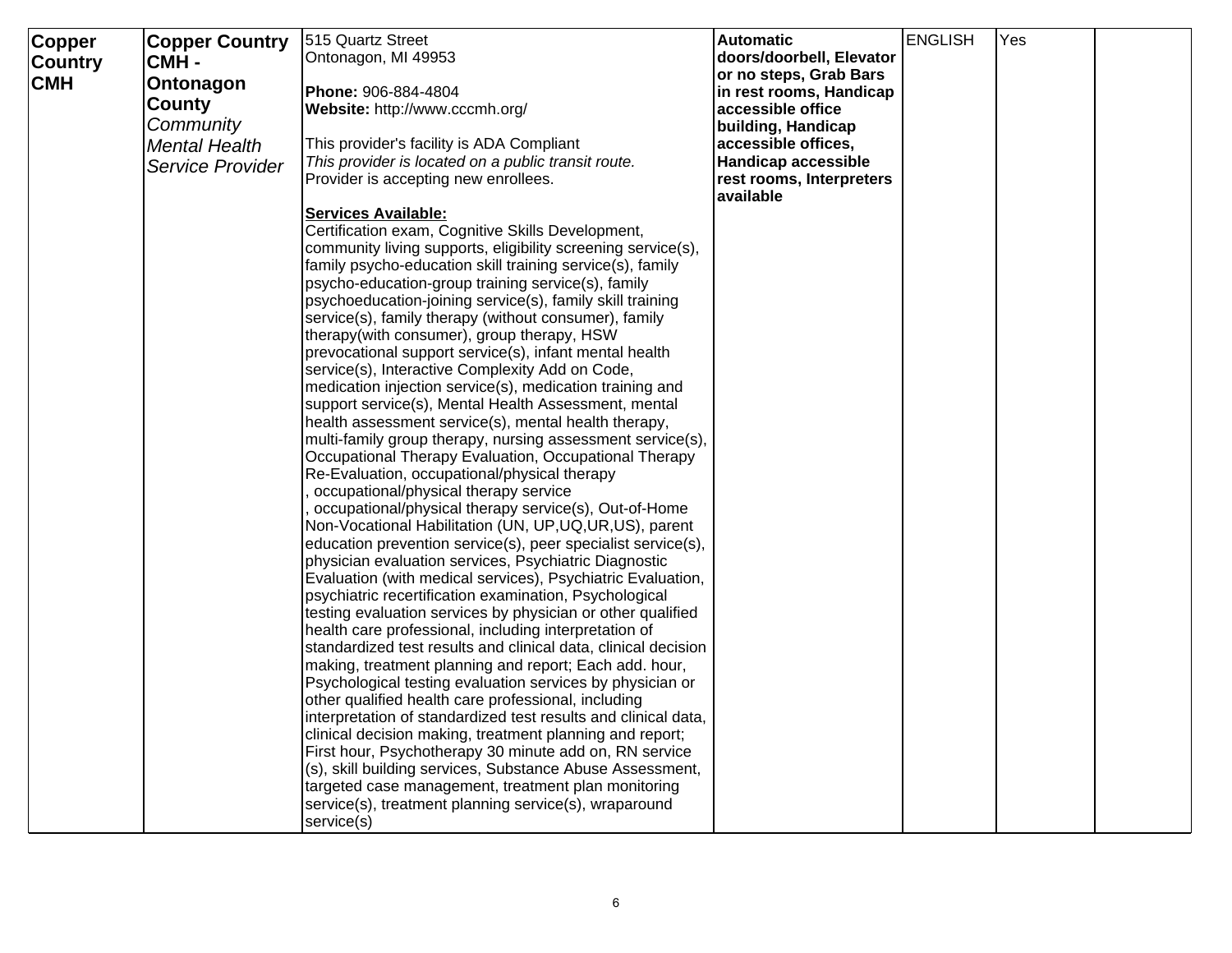| Copper         | <b>Copper Country</b><br><b>CMH - Rice</b> | 901 W. Memorial Drive<br>Houghton, MI 49931                                                                     | <b>Automatic</b><br>doors/doorbell, Elevator   FARSI | ENGLISH,  | Yes |  |
|----------------|--------------------------------------------|-----------------------------------------------------------------------------------------------------------------|------------------------------------------------------|-----------|-----|--|
| <b>Country</b> |                                            |                                                                                                                 | or no steps, Grab Bars                               | (PERSIAN) |     |  |
| <b>CMH</b>     | <b>Memorial Center</b>                     | Phone: 906-482-9404                                                                                             | in rest rooms, Handicap                              |           |     |  |
|                | Community                                  | Website: http://www.cccmh.org/                                                                                  | accessible office                                    |           |     |  |
|                | <b>Mental Health</b>                       |                                                                                                                 | building, Handicap                                   |           |     |  |
|                | Service Provider                           | This provider's facility is ADA Compliant                                                                       | accessible offices,                                  |           |     |  |
|                |                                            | This provider is located on a public transit route.                                                             | <b>Handicap accessible</b>                           |           |     |  |
|                |                                            | Provider is accepting new enrollees.                                                                            | rest rooms, Interpreters<br>available, Wheelchair    |           |     |  |
|                |                                            | <b>Services Available:</b>                                                                                      |                                                      |           |     |  |
|                |                                            | ABA adaptive behavior treatment, ABA Adaptive behavior                                                          |                                                      |           |     |  |
|                |                                            | treatment with protocol modification, administered by                                                           |                                                      |           |     |  |
|                |                                            | physician or other qualified health professional, ABA                                                           |                                                      |           |     |  |
|                |                                            | Assessment, ABA behavior identification supporting                                                              |                                                      |           |     |  |
|                |                                            | assessment, ABA family adaptive behavior treatment, ABA                                                         |                                                      |           |     |  |
|                |                                            | Group adaptive behavior treatment by protocol,                                                                  |                                                      |           |     |  |
|                |                                            | administered by technician, ABA Group adaptive behavior                                                         |                                                      |           |     |  |
|                |                                            | treatment with protocol modification, administered by                                                           |                                                      |           |     |  |
|                |                                            | BCBA or other qualified healthcare professional, ACT                                                            |                                                      |           |     |  |
|                |                                            | service(s), behavior management review service(s),                                                              |                                                      |           |     |  |
|                |                                            | Certification exam, clubhouse service(s), Cognitive Skills<br>Development, community living support service(s), |                                                      |           |     |  |
|                |                                            | community living supports, crisis intervention service(s),                                                      |                                                      |           |     |  |
|                |                                            | eligibility screening service(s), family psycho-education                                                       |                                                      |           |     |  |
|                |                                            | skill training service(s), family psycho-education-group                                                        |                                                      |           |     |  |
|                |                                            | training service(s), family psychoeducation-joining service                                                     |                                                      |           |     |  |
|                |                                            | (s), family skill training service(s), family therapy (without                                                  |                                                      |           |     |  |
|                |                                            | consumer), family therapy(with consumer), group therapy,                                                        |                                                      |           |     |  |
|                |                                            | home based service(s), HSW prevocational support                                                                |                                                      |           |     |  |
|                |                                            | service(s), infant mental health service(s), Initial Nursing                                                    |                                                      |           |     |  |
|                |                                            | Facility care day; high complexity, Initial Nursing Facility                                                    |                                                      |           |     |  |
|                |                                            | care day; low complexity, Initial Nursing Facility care day;                                                    |                                                      |           |     |  |
|                |                                            | moderate complexity, inpatient screening service(s),                                                            |                                                      |           |     |  |
|                |                                            | Interactive Complexity Add on Code, medication injection                                                        |                                                      |           |     |  |
|                |                                            | service(s), medication training and support service(s),                                                         |                                                      |           |     |  |
|                |                                            | Mental Health Assessment, mental health assessment                                                              |                                                      |           |     |  |
|                |                                            | service(s), mental health therapy, multi-family group                                                           |                                                      |           |     |  |
|                |                                            | therapy, Neurobehavioral status exam (clinical assessment                                                       |                                                      |           |     |  |
|                |                                            | of thinking, reasoning and judgement), by physician or                                                          |                                                      |           |     |  |
|                |                                            | other QHP, both F-to-F time with the patient and time                                                           |                                                      |           |     |  |
|                |                                            | interpreting test results and preparing the report; Each                                                        |                                                      |           |     |  |
|                |                                            | additional hour, Neurobehavioral status exam (clinical                                                          |                                                      |           |     |  |
|                |                                            | assessment of thinking, reasoning and judgement), by                                                            |                                                      |           |     |  |
|                |                                            | physician or other QHP, both F-to-F time with the patient                                                       |                                                      |           |     |  |
|                |                                            | and time interpreting test results and preparing the report;                                                    |                                                      |           |     |  |
|                |                                            | First hour, nursing assessment service(s), Occupational                                                         |                                                      |           |     |  |
|                |                                            | Therapy Evaluation, occupational therapy evaluation                                                             |                                                      |           |     |  |
|                |                                            | service(s), Occupational Therapy Re-Evaluation,                                                                 |                                                      |           |     |  |
|                |                                            |                                                                                                                 |                                                      |           |     |  |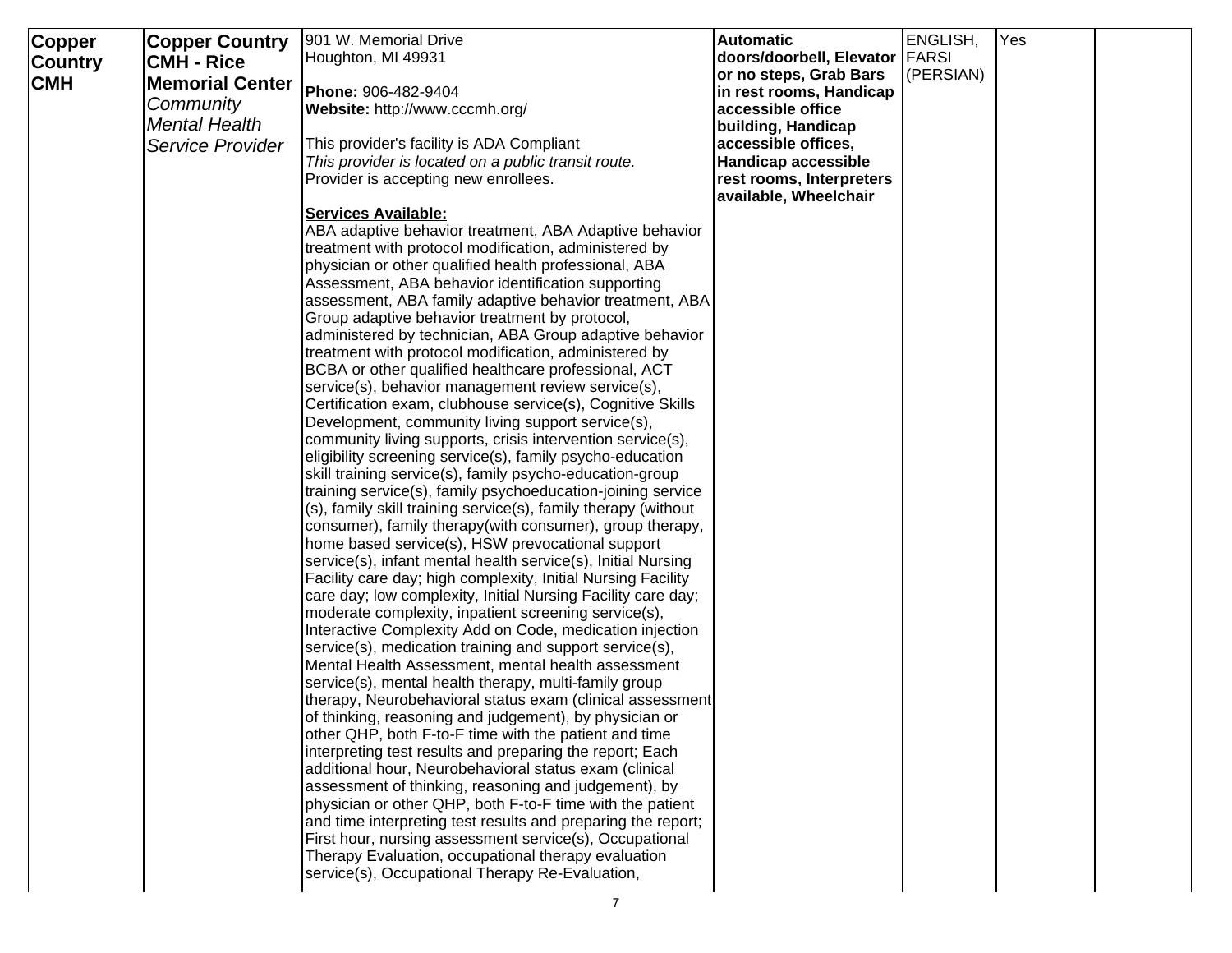|                                                                                                                                        | occupational therapy re-evaluation service(s),<br>occupational/physical therapy<br>occupational/physical therapy service<br>occupational/physical therapy service(s), Out-of-Home<br>Non-Vocational Habilitation (UN, UP,UQ,UR,US), parent<br>education prevention service(s), peer specialist service(s),<br>personal care service(s), physician evaluation services,<br>Psychiatric Diagnostic Evaluation (with medical services),<br>Psychiatric Evaluation, psychiatric recertification<br>examination, Psychotherapy 30 minute add on, RN service<br>(s), skill building services, Subsequent Nursing Facility<br>care day; problem focused interval history, Subsequent<br>Nursing Facility care day; detailed interval history,<br>Subsequent Nursing Facility care day; expanded problem<br>focused, Substance Abuse Assessment, supported<br>employment service(s), targeted case management,<br>targeted case management service(s), treatment plan<br>monitoring service(s), treatment planning service(s),<br>wraparound service(s)                                                                                                                                                                                                                            |                                                                                                                                                                                                                                  |                |     |  |
|----------------------------------------------------------------------------------------------------------------------------------------|----------------------------------------------------------------------------------------------------------------------------------------------------------------------------------------------------------------------------------------------------------------------------------------------------------------------------------------------------------------------------------------------------------------------------------------------------------------------------------------------------------------------------------------------------------------------------------------------------------------------------------------------------------------------------------------------------------------------------------------------------------------------------------------------------------------------------------------------------------------------------------------------------------------------------------------------------------------------------------------------------------------------------------------------------------------------------------------------------------------------------------------------------------------------------------------------------------------------------------------------------------------------------|----------------------------------------------------------------------------------------------------------------------------------------------------------------------------------------------------------------------------------|----------------|-----|--|
| <b>Copper Country</b><br><b>CMH - Rice</b><br><b>Memorial Center</b><br>- CLK Branch<br>Community<br>Mental Health<br>Service Provider | 56938 Calumet Ave.<br>Calumet, MI 49913<br>Phone: 906-337-5810<br>Website: http://www.cccmh.org/<br>This provider's facility is ADA Compliant<br>This provider is located on a public transit route.<br>Provider is accepting new enrollees.<br><b>Services Available:</b><br>Certification exam, community living supports, eligibility<br>screening service(s), family psycho-education skill training<br>service(s), family psycho-education-group training service<br>(s), family psychoeducation-joining service(s), family skill<br>training service(s), family therapy (without consumer),<br>family therapy(with consumer), group therapy, infant<br>mental health service(s), Interactive Complexity Add on<br>Code, medication injection service(s), Mental Health<br>Assessment, mental health assessment service(s), mental<br>health therapy, multi-family group therapy, parent<br>education prevention service(s), peer specialist service(s),<br>physician evaluation services, Psychiatric Diagnostic<br>Evaluation (with medical services), Psychiatric Evaluation,<br>psychiatric recertification examination, Psychotherapy 30<br>minute add on, RN service(s), Substance Abuse<br>Assessment, treatment planning service(s), wraparound<br>service(s) | Elevator or no steps,<br><b>Grab Bars in rest rooms,</b><br><b>Handicap accessible</b><br>office building,<br><b>Handicap accessible</b><br>offices, Handicap<br>accessible rest rooms,<br>Interpreters available,<br>Wheelchair | <b>ENGLISH</b> | Yes |  |
| Case                                                                                                                                   | 5340 Holiday Terrace Suite 9<br>Kalamazoo, MI 49009                                                                                                                                                                                                                                                                                                                                                                                                                                                                                                                                                                                                                                                                                                                                                                                                                                                                                                                                                                                                                                                                                                                                                                                                                        | <b>Automatic</b><br>doors/doorbell, Elevator                                                                                                                                                                                     | <b>ENGLISH</b> | Yes |  |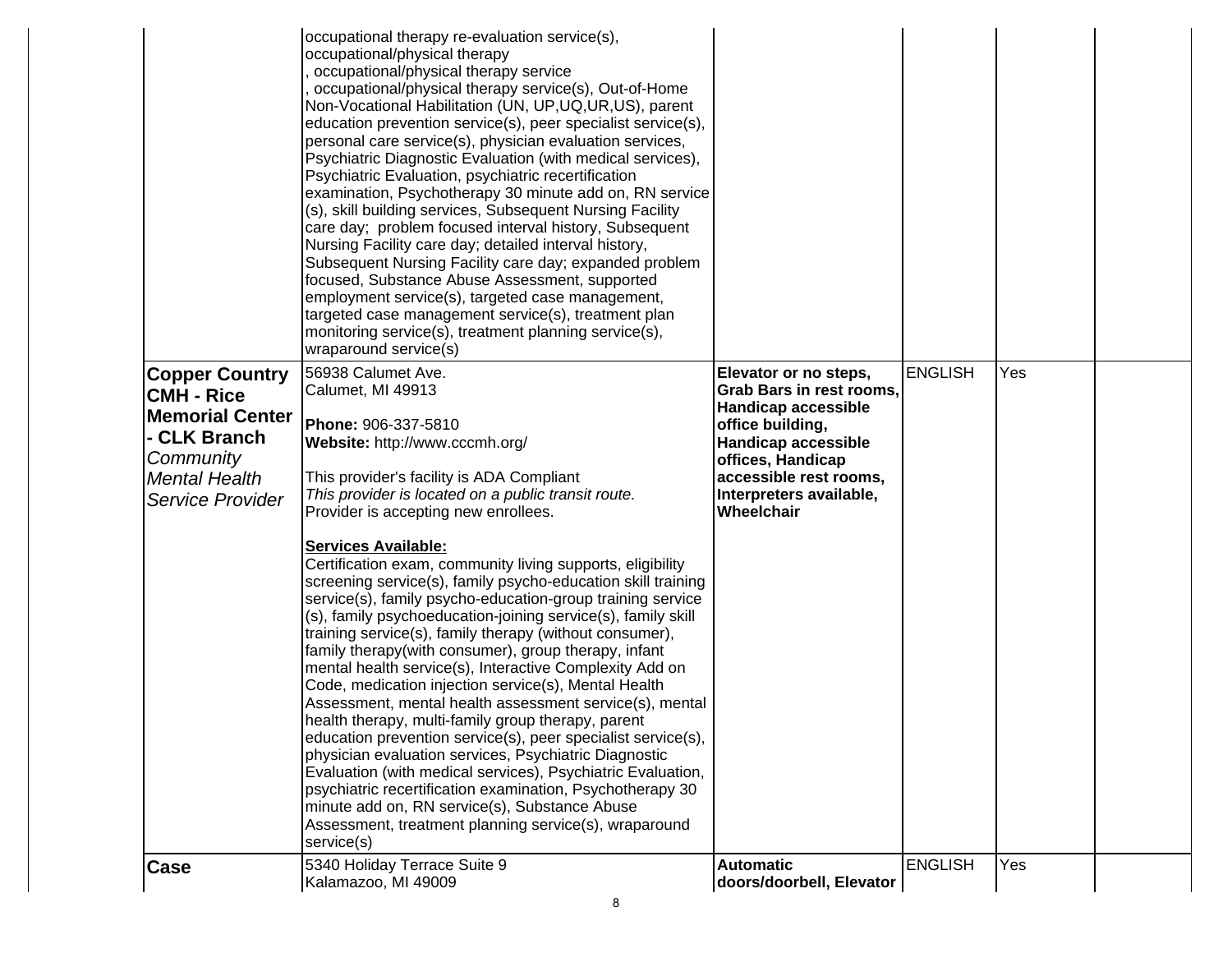| This provider is located on a public transit route.<br>Provider is accepting new enrollees.<br><b>Services Available:</b><br>medication injection service(s), Mental Health<br>Assessment, nursing assessment service(s), physician<br>evaluation services, targeted case management, treatment<br>plan monitoring service(s)<br>2353 Badger St<br>MARQUETTE, MI 49855<br>Phone: 906-273-1121<br>Website: www.fbsmi.com<br>This provider's facility is ADA Compliant<br>This provider is located on a public transit route. | <b>Handicap accessible</b><br>rest rooms<br>Elevator or no steps,<br>Grab Bars in rest rooms,<br><b>Handicap accessible</b> | <b>ENGLISH</b>                                       |                                 |                                   |
|-----------------------------------------------------------------------------------------------------------------------------------------------------------------------------------------------------------------------------------------------------------------------------------------------------------------------------------------------------------------------------------------------------------------------------------------------------------------------------------------------------------------------------|-----------------------------------------------------------------------------------------------------------------------------|------------------------------------------------------|---------------------------------|-----------------------------------|
|                                                                                                                                                                                                                                                                                                                                                                                                                                                                                                                             |                                                                                                                             |                                                      |                                 |                                   |
|                                                                                                                                                                                                                                                                                                                                                                                                                                                                                                                             |                                                                                                                             |                                                      |                                 |                                   |
|                                                                                                                                                                                                                                                                                                                                                                                                                                                                                                                             |                                                                                                                             |                                                      | Yes                             | <b>ABA</b><br>services,<br>Autism |
|                                                                                                                                                                                                                                                                                                                                                                                                                                                                                                                             | office building,<br><b>Handicap accessible</b><br>offices, Handicap                                                         |                                                      |                                 | <b>Services</b>                   |
| Provider is accepting new enrollees.                                                                                                                                                                                                                                                                                                                                                                                                                                                                                        | accessible rest rooms,<br>Wheelchair                                                                                        |                                                      |                                 |                                   |
| <b>Services Available:</b><br>ABA adaptive behavior treatment, ABA Adaptive behavior<br>treatment with protocol modification, administered by<br>physician or other qualified health professional, ABA<br>Assessment, ABA behavior identification supporting<br>assessment, ABA family adaptive behavior treatment,<br>Neurobehavioral status exam (clinical assessment of                                                                                                                                                  |                                                                                                                             |                                                      |                                 |                                   |
| thinking, reasoning and judgement), by physician or other<br>QHP, both F-to-F time with the patient and time<br>interpreting test results and preparing the report; Each<br>additional hour, Neurobehavioral status exam (clinical<br>assessment of thinking, reasoning and judgement), by<br>physician or other QHP, both F-to-F time with the patient<br>and time interpreting test results and preparing the report;<br>First hour                                                                                       |                                                                                                                             |                                                      |                                 |                                   |
| 2801 Sharon Avenue<br>Houghton, MI 49931                                                                                                                                                                                                                                                                                                                                                                                                                                                                                    | Elevator or no steps,                                                                                                       | <b>ENGLISH</b>                                       | lNo                             |                                   |
| Phone: 906-290-3347<br><b>Website: N/A</b>                                                                                                                                                                                                                                                                                                                                                                                                                                                                                  | office building,<br><b>Handicap accessible</b><br>offices, Handicap                                                         |                                                      |                                 |                                   |
|                                                                                                                                                                                                                                                                                                                                                                                                                                                                                                                             | Interpreters available,<br>Wheelchair                                                                                       |                                                      |                                 |                                   |
|                                                                                                                                                                                                                                                                                                                                                                                                                                                                                                                             | This provider is located on a public transit route.                                                                         | <b>Handicap accessible</b><br>accessible rest rooms, | <b>Grab Bars in rest rooms,</b> | 9                                 |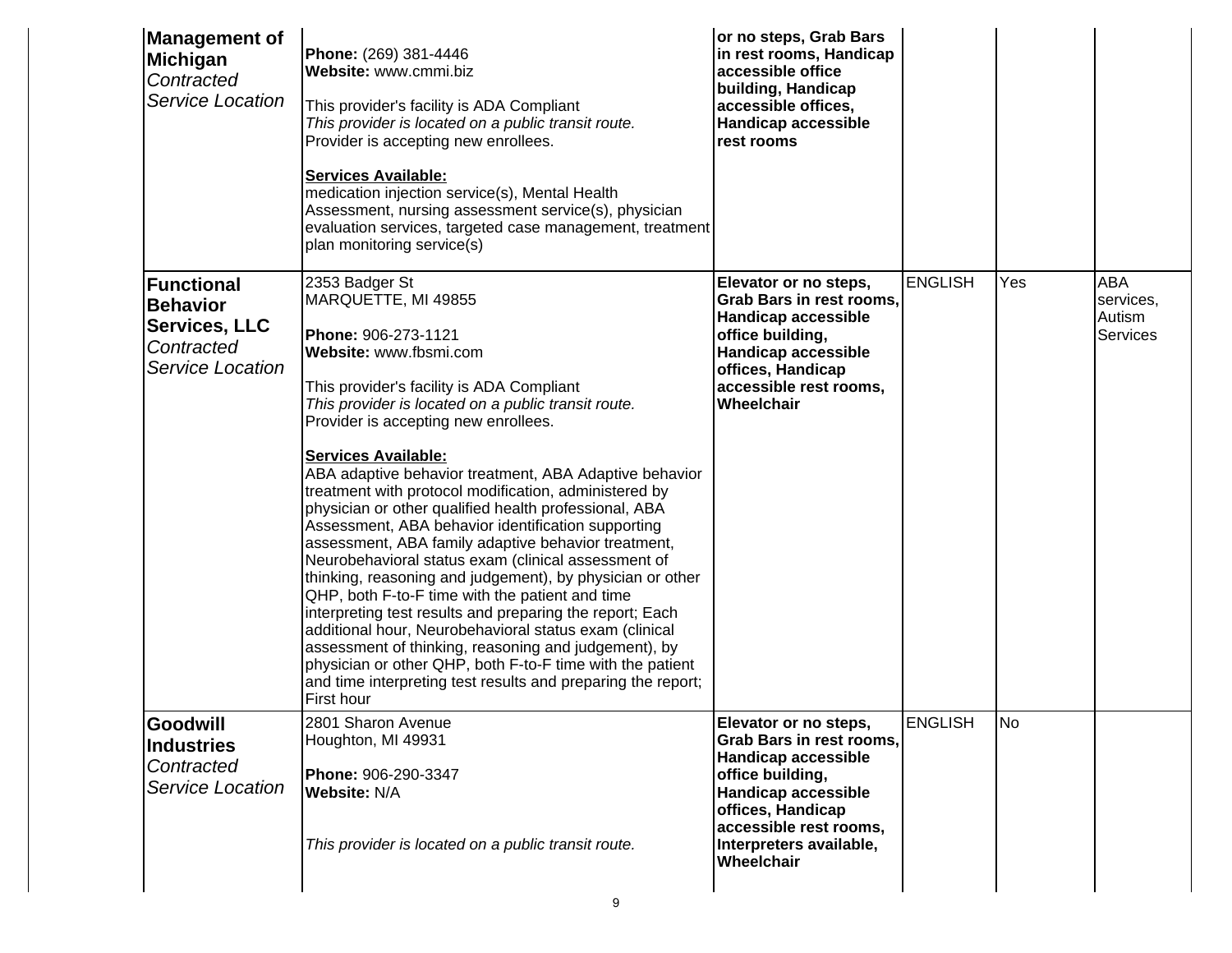|                                                                                                    | <b>Services Available:</b><br>community living supports, HSW prevocational support<br>service(s), Out-of-Home Non-Vocational Habilitation (UN,<br>UP, UQ, UR, US), skill building services, supported<br>employment service(s)                                                                                                                                                                                                                                                               |                                                                                                                                                                                                                                                                 |                |     |  |
|----------------------------------------------------------------------------------------------------|----------------------------------------------------------------------------------------------------------------------------------------------------------------------------------------------------------------------------------------------------------------------------------------------------------------------------------------------------------------------------------------------------------------------------------------------------------------------------------------------|-----------------------------------------------------------------------------------------------------------------------------------------------------------------------------------------------------------------------------------------------------------------|----------------|-----|--|
| <b>GT Financial</b><br><b>Services</b><br>Contracted<br>Service Location                           | 215 Broadus Street<br>Sturgis, MI 49091<br>Phone: (269) 651-4500<br>Website: www.gtindependence.com<br>This provider's facility is ADA Compliant<br>This provider is located on a public transit route.<br>Provider is accepting new enrollees.<br><b>Services Available:</b><br>community living supports, fiscal intermediary service(s),<br>respite care service(s), skill building services                                                                                              | <b>Automatic</b><br>doors/doorbell, Elevator<br>or no steps, Grab Bars<br>in rest rooms, Handicap<br>accessible rest rooms.<br>Interpreters available,<br>Wheelchair                                                                                            | ENGLISH        | Yes |  |
| <b>Stuart T. Wilson</b><br>CPA, PC<br>Contracted<br>Service Location                               | 16300 Schade Dr<br>Midland, MI 48640<br>Phone: 989-832-5400<br>Website: https://www.stuartwilsonfi.com/<br>This provider's facility is ADA Compliant<br>This provider is located on a public transit route.<br>Provider is accepting new enrollees.<br><b>Services Available:</b><br>fiscal intermediary service(s), respite care service(s)                                                                                                                                                 | Elevator or no steps,<br><b>Handicap accessible</b><br>office building,<br>Handicap accessible<br>offices, Handicap<br>accessible rest rooms                                                                                                                    | <b>ENGLISH</b> | lNo |  |
| <b>Beacon</b><br>Specialized<br><b>Living Services,</b><br>llnc.<br><b>Residential</b><br>Provider | Kalamazoo, MI 49009<br>Phone: 269-427-8400<br>Website: N/A<br><b>Services Available:</b><br>behavior management review service(s), Behavioral<br>Assessment, Brief Clinical Assessment, community living<br>support service(s), community living supports, crisis<br>residential service(s), DBT therapy, group therapy,<br>medication injection service(s), Mental Health<br>Assessment, mental health assessment service(s), mental<br>health therapy, personal care service(s), physician | Elevator or no steps,<br>Grab Bars in rest rooms,<br><b>Handicap accessible</b><br>office building,<br><b>Handicap accessible</b><br>offices, Handicap<br>accessible rest rooms,<br>Intercoms in residential<br>bedrooms, Interpreters<br>available, Wheelchair | <b>ENGLISH</b> | No  |  |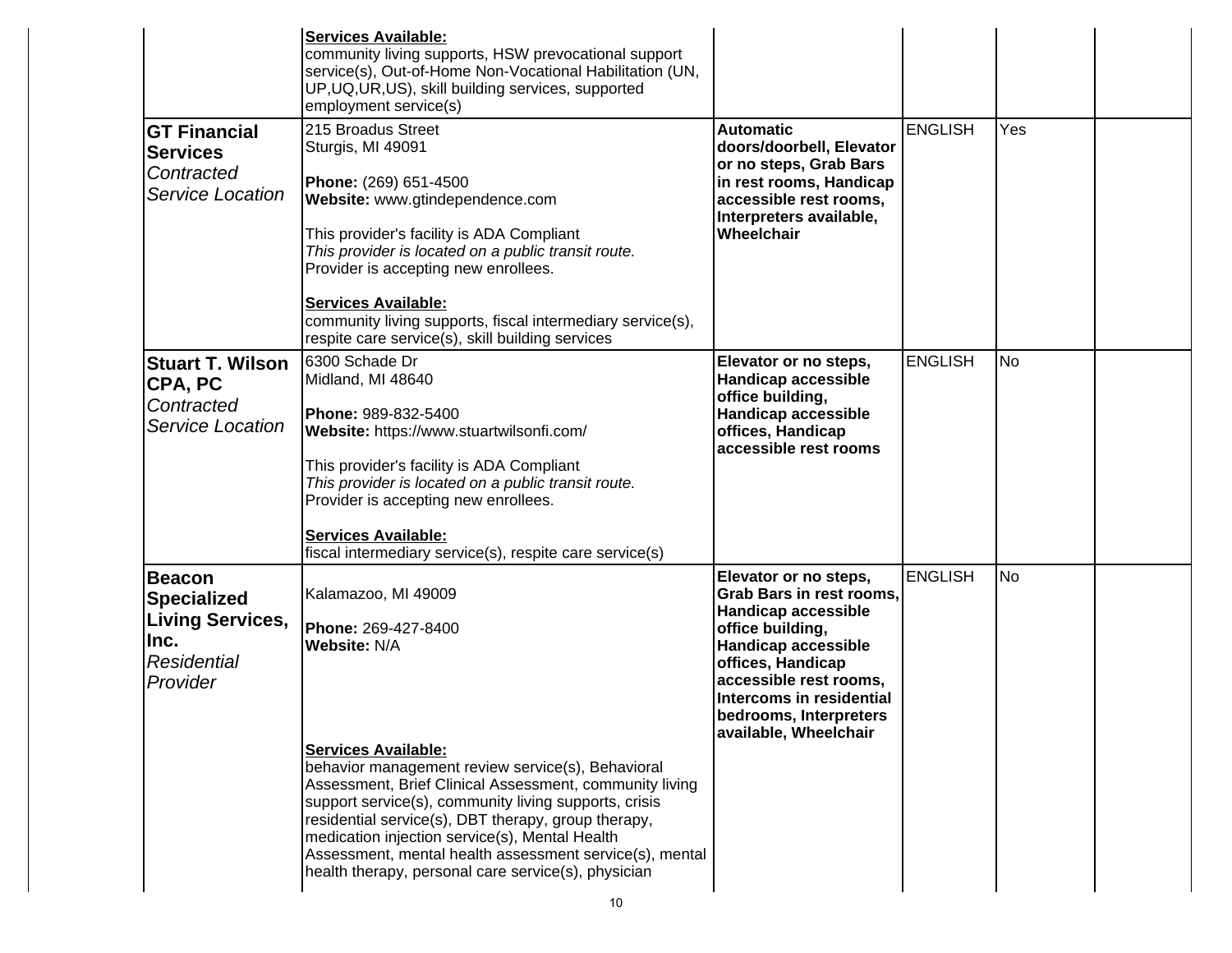|                                                                                     | evaluation services, Psychiatric Diagnostic Evaluation<br>(with medical services), Psychiatric Evaluation, targeted<br>case management, treatment plan monitoring service(s),<br>treatment planning service(s), wraparound service(s) |                                                                                                                                                                                 |                |           |  |
|-------------------------------------------------------------------------------------|---------------------------------------------------------------------------------------------------------------------------------------------------------------------------------------------------------------------------------------|---------------------------------------------------------------------------------------------------------------------------------------------------------------------------------|----------------|-----------|--|
| <b>Bedford</b><br><b>Specialized</b><br>Care, Inc<br><b>Residential</b><br>Provider | Battle Creek, MI 49016<br>Phone: 269-753-6012<br><b>Website: N/A</b><br><b>Services Available:</b><br>community living supports                                                                                                       |                                                                                                                                                                                 | <b>ENGLISH</b> | No.       |  |
| <b>Byerly</b><br><b>Enterprises LLC</b><br><b>Residential</b><br>Provider           | Clarkston, MI 48348<br>Phone: 810-691-6400<br><b>Website: N/A</b><br><b>Services Available:</b><br>community living support service(s), personal care service<br>(s)                                                                  | Elevator or no steps,<br><b>Grab Bars in rest rooms,</b><br>Handicap accessible<br>office building,<br>Handicap accessible<br>offices, Handicap<br>accessible rest rooms        | <b>ENGLISH</b> | <b>No</b> |  |
| Cornerstone I,<br>llnc.<br><b>Residential</b><br>Provider                           | Bloomingdale, MI 49026<br>Phone: 269-628-2100<br><b>Website: N/A</b><br><b>Services Available:</b><br>community living support service(s), community living<br>supports, personal care service(s)                                     | Elevator or no steps,<br><b>Grab Bars in rest rooms,</b><br><b>Handicap accessible</b><br>office building,<br>Handicap accessible<br>offices, Handicap<br>accessible rest rooms | <b>ENGLISH</b> | No        |  |
| <b>Hernandez</b><br>Home, LLC<br><b>Residential</b><br>Provider                     | Bloomingdale, MI 49026<br>Phone: 269-628-2100<br>Website: N/A<br>11                                                                                                                                                                   | Elevator or no steps,<br><b>Grab Bars in rest rooms,</b><br><b>Handicap accessible</b><br>office building,<br>Handicap accessible<br>offices, Handicap                          | <b>ENGLISH</b> | No        |  |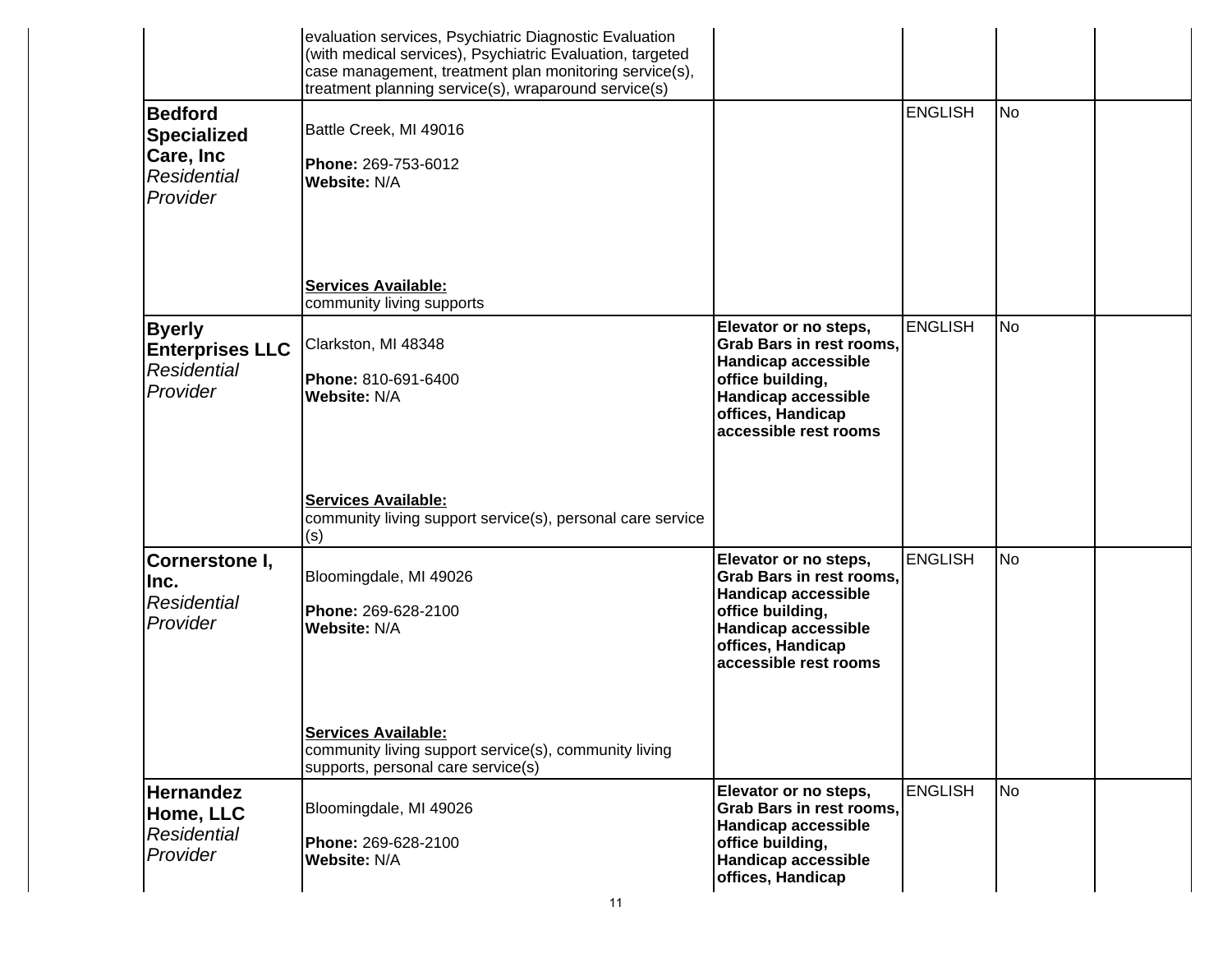|                                                                                                |                                                                                                                                                                                             | accessible rest rooms                                                                                                                                                                                                                                                     |         |                |  |
|------------------------------------------------------------------------------------------------|---------------------------------------------------------------------------------------------------------------------------------------------------------------------------------------------|---------------------------------------------------------------------------------------------------------------------------------------------------------------------------------------------------------------------------------------------------------------------------|---------|----------------|--|
|                                                                                                | <b>Services Available:</b><br>community living support service(s), personal care service<br>(s)                                                                                             |                                                                                                                                                                                                                                                                           |         |                |  |
| <b>North Shores</b><br><b>Center - Ali</b><br><b>Ibrahim</b><br><b>Residential</b><br>Provider | Saginaw, MI 48603<br>Phone: 989-493-1451<br>Website: N/A<br><b>Services Available:</b><br>crisis residential service(s), respite care service(s)                                            | Elevator or no steps,<br><b>Grab Bars in rest rooms,</b><br><b>Handicap accessible</b><br>rest rooms, Limited<br><b>English Proficiency</b><br>Cards, Signage for<br><b>Hearing Impaired</b><br><b>Individuals Regarding</b><br><b>Emergency Protocols,</b><br>Wheelchair | ENGLISH | <b>No</b>      |  |
| <b>Oakhouse</b><br><b>Residential</b><br>Provider                                              | Hancock, MI 49930<br>Phone: 906-482-4231<br><b>Website: N/A</b><br><b>Services Available:</b><br>community living support service(s), personal care service<br>(s), respite care service(s) | Elevator or no steps,<br><b>Grab Bars in rest rooms,</b><br><b>Handicap accessible</b><br>office building,<br><b>Handicap accessible</b><br>offices, Handicap<br>accessible rest rooms                                                                                    | ENGLISH | N <sub>o</sub> |  |
| <b>Residential</b><br><b>Opportunities</b><br>lInc.<br><b>Residential</b><br>Provider          | Kalamazoo, MI 49007<br><b>Phone: 269-250-8239</b><br><b>Website: N/A</b><br><b>Services Available:</b>                                                                                      | Elevator or no steps,<br>Grab Bars in rest rooms.<br><b>Handicap accessible</b><br>office building,<br><b>Handicap accessible</b><br>offices, Handicap<br>accessible rest rooms                                                                                           | ENGLISH | <b>No</b>      |  |
|                                                                                                | community living support service(s), personal care service<br>(s)                                                                                                                           |                                                                                                                                                                                                                                                                           |         |                |  |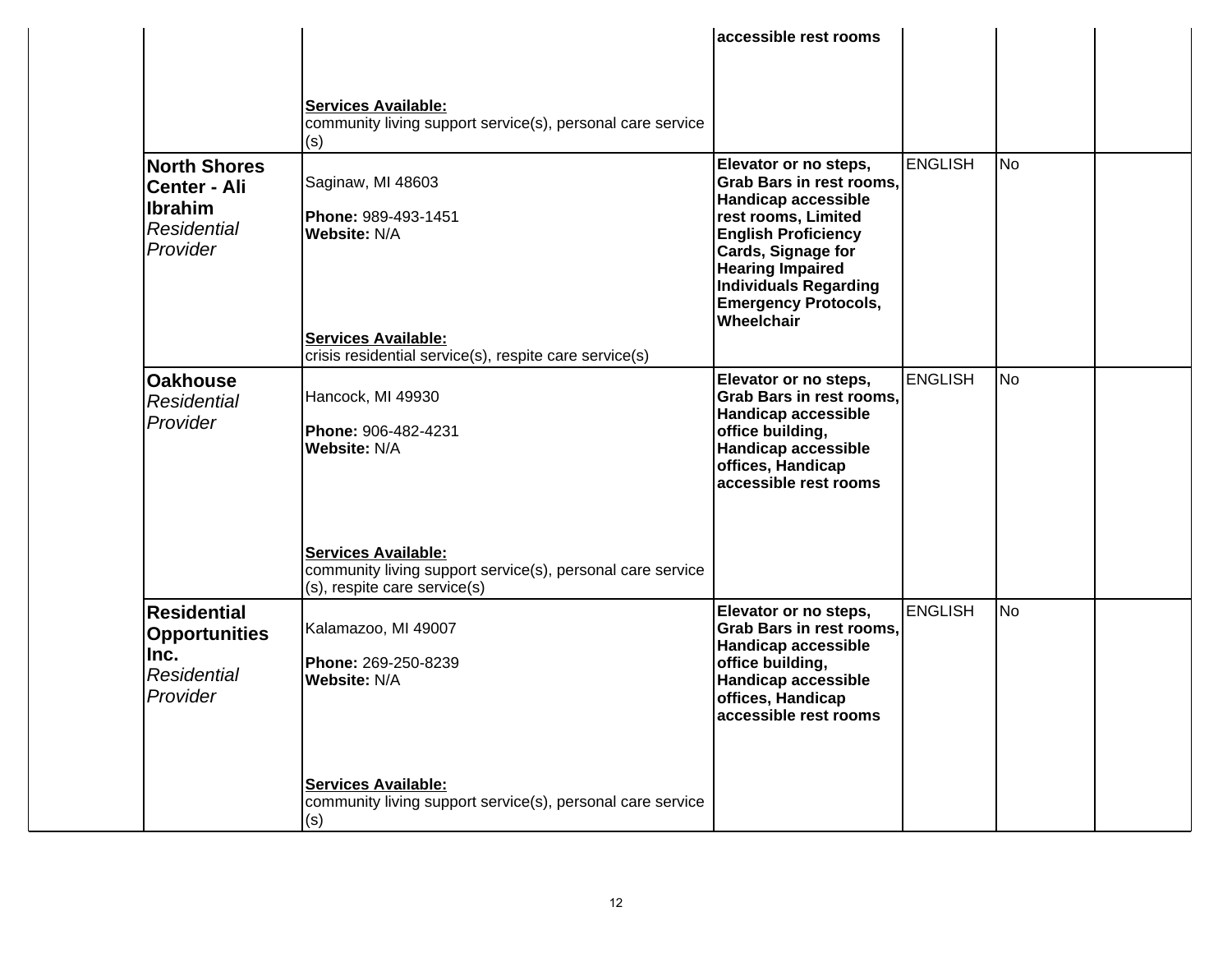| <b>Hospital</b> | <b>Aspirus</b><br>Rhinelander<br><b>Hospital</b>                  | 2251 North Shore Drive<br>Rhinelander, WI 54501<br>Phone:                                                                                                                     | <b>ENGLISH</b> | No | N/A |
|-----------------|-------------------------------------------------------------------|-------------------------------------------------------------------------------------------------------------------------------------------------------------------------------|----------------|----|-----|
|                 | Hospital                                                          | Website: N/A<br>This provider's facility is ADA Compliant<br>This provider is located on a public transit route.<br>Provider is accepting new enrollees.                      |                |    |     |
|                 |                                                                   | <b>Services Available:</b><br>adult inpatient stay                                                                                                                            |                |    |     |
|                 | <b>BCA Stonecrest</b><br><b>Center</b><br>Hospital                | 15000 Gratiot ave<br>Detroit, MI 48205<br>Phone: 844-827-9662                                                                                                                 | <b>ENGLISH</b> | No | N/A |
|                 |                                                                   | Website: www.stonecrestcenter.com<br>This provider's facility is ADA Compliant<br>This provider is located on a public transit route.<br>Provider is accepting new enrollees. |                |    |     |
|                 |                                                                   | <b>Services Available:</b><br>adult inpatient stay                                                                                                                            |                |    |     |
|                 | <b>Healthsource</b><br><b>Saginaw (White</b><br>Pine)<br>Hospital | 3340 Hospital Road<br>Saginaw, MI 48603<br>Phone: 989-790-7779<br>Website: www.healthsourcesaginaw.org                                                                        | <b>ENGLISH</b> | No | N/A |
|                 |                                                                   | This provider's facility is ADA Compliant<br>This provider is located on a public transit route.<br>Provider is accepting new enrollees.                                      |                |    |     |
|                 |                                                                   | <b>Services Available:</b><br>adult inpatient stay                                                                                                                            |                |    |     |
|                 | <b>Pine Rest</b><br><b>Christian</b><br>Hospital                  | 300 68th Street SE<br>Grand Rapids, MI 49548<br>Phone: 616-281-6330                                                                                                           | <b>ENGLISH</b> | No | N/A |
|                 |                                                                   | Website: www.pinerest.org<br>This provider's facility is ADA Compliant<br>This provider is located on a public transit route.<br>Provider is accepting new enrollees.         |                |    |     |
|                 |                                                                   | <b>Services Available:</b><br>adult inpatient stay, ECT                                                                                                                       |                |    |     |